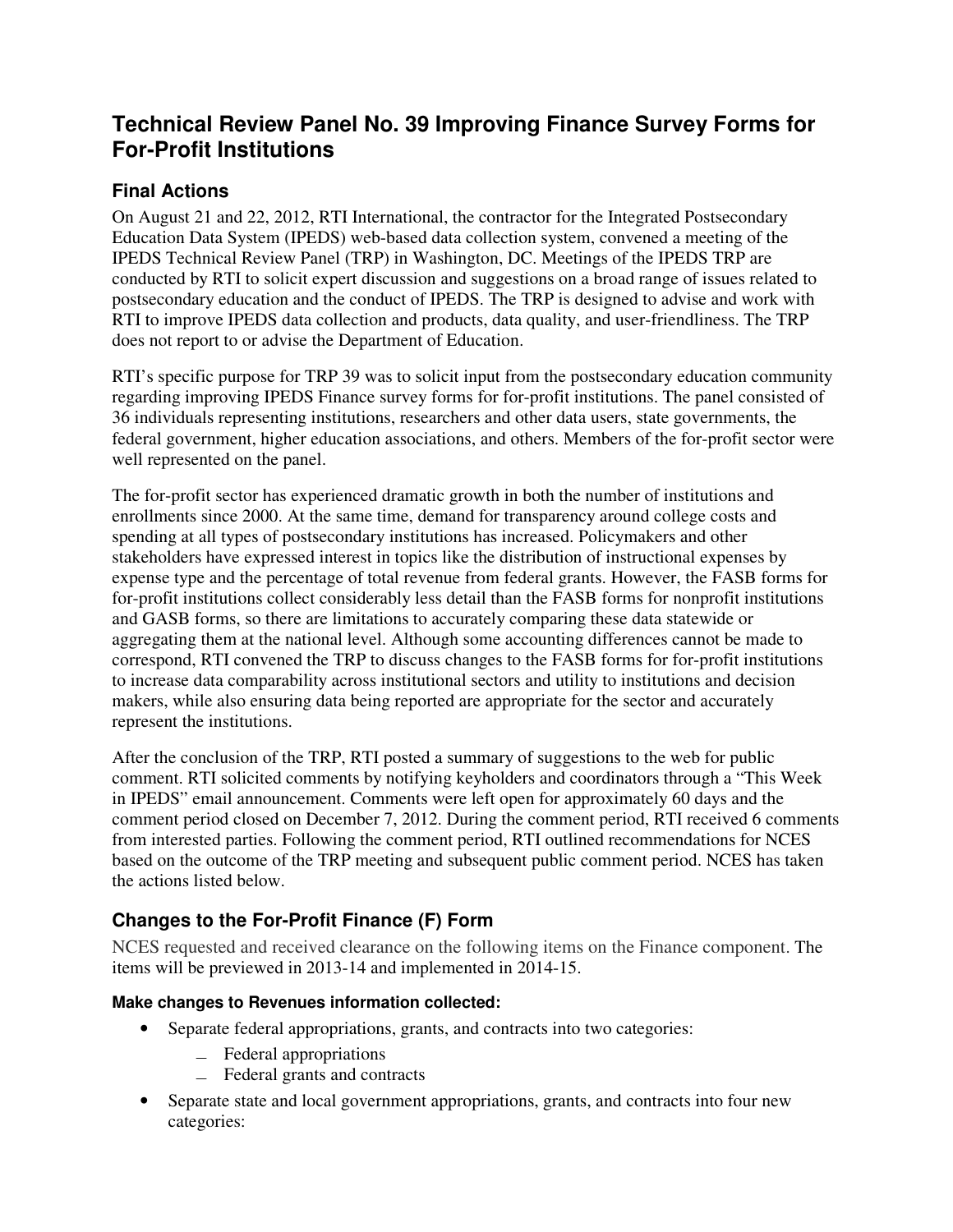- ̶ State appropriations
- ̶ State grants and contracts
- ̶ Local appropriations
- ̶ Local grants and contracts
- Add private gifts to be reported with private grants and contracts
- Add the following two revenue categories:
	- Hospital services
	- Independent operations revenue

### **Make changes to Expenses information collected:**

- Separate research and public service into two categories:
	- ̶ Research
	- ̶ Public service
- Separate academic support, student services, and institutional support into three categories:
	- ̶ Academic support
	- ̶ Student services
	- ̶ Institutional support
- Add the following new functional expense categories:
	- ̶ Operation and maintenance of plant
	- ̶ Hospital services
	- ̶ Independent operations
- The following categories will be allocated across the functional categories and will also be reported as a total amount following the expense matrix used by public and private nonprofit institutions:
	- ̶ Salaries and wages
	- $\equiv$  Employee fringe benefits
	- ̶ Operations and maintenance
	- ̶ Interest
	- ̶ Depreciation
	- $-$  All other
- Add a new informational screening question: What is your business structure?
	- Based on the information provided, institutions with the business structure of either C Corporation or LLC will subsequently be asked to report the following income tax expenses as follows:
		- Total Federal income tax expenditures
		- Total state and local income tax expenditures

### **Make changes to Scholarships and Fellowships information collected:**

- Separate state and local grants (government) into two new categories:
	- $\equiv$  Grants by state government
	- ̶ Grants by local government